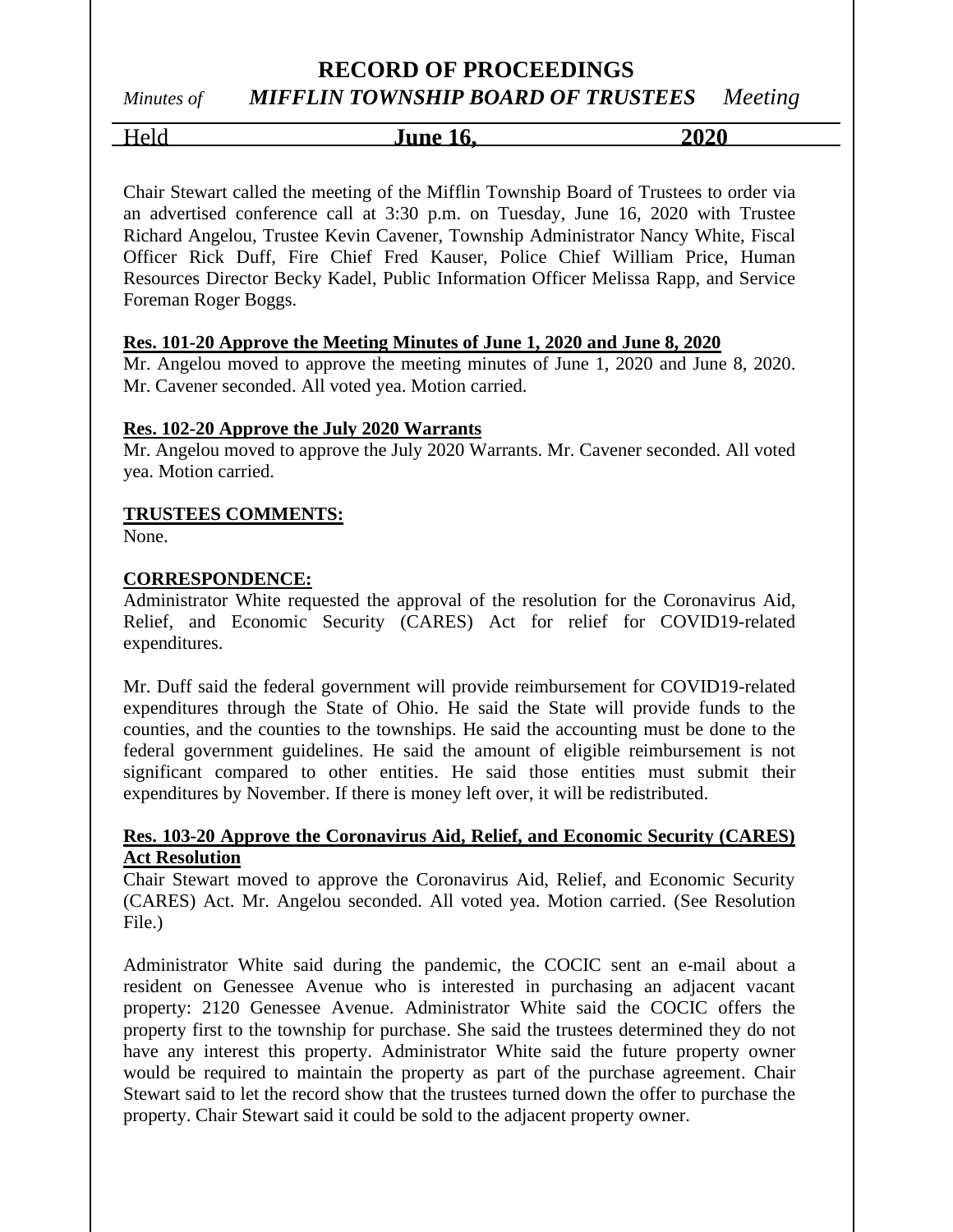### **RECORD OF PROCEEDINGS** *Minutes of MIFFLIN TOWNSHIP BOARD OF TRUSTEES Meeting*

Held **June 16, 2020**

### **FISCAL OFFICER'S REPORT:**

Fiscal Officer Duff said the 2021 budget is due to be turned in. He said the budget will be voted on at the July 6, 2020 Trustees Meeting. Administrator White said she refers to this version of the budget as a "guesstimate".

Chair Stewart requested that the township trustees' meetings revert to two meetings per month: the first Monday and third Tuesday of the month. It was decided the upcoming meetings will occur on Monday, July 6<sup>th</sup> at 9:00 a.m. and Tuesday, July 21<sup>st</sup> at 3:30 p.m.

The trustees discussed whether to have future meetings in person rather than by virtually. It was decided the department heads and trustees will meet in-person. If anyone from the public attends the meeting, staff will step out of the meeting hall to accommodate the group limit of no more than ten people in a group, which complies with the Governor's COVID19 guidelines. It was also decided the trustees meetings will continue to be held virtually over the Internet. Mr. Duff suggested the public submit their questions online, prior to the meetings, if possible.

### **TOWNSHIP ADMINISTRATOR'S REPORT:**

Administrator White shared the list of purchases she approved over \$2,500, but less than \$5,000.01.

Administrator White request the approval of the maintenance contract for Speer Mechanical is in the amount of \$8,897 for May 1, 2020 through April 30, 2021. This will be paid out of the Fire fund.

### **Res. 104-20 Approve the maintenance agreement for Speer Mechanical in the amount of \$8,897 (May 1, 2020 through April 30, 2021).**

Chair Stewart moved to approve the annual maintenance Agreement for Speer Mechanical in the amount of \$8,897 (May 1, 2020 through April 30, 2021). Mr. Cavener seconded. All voted yea. Motion carried. (See Referral File.)

Administrator White reminded the trustees that their packet included information regarding her performance review.

### **HUMAN RESOURCES:**

Ms. Kadel requested the adoption of the Department of Transportation Drug & Alcohol Testing Policy. She said this would only apply to the Service Department employees that hold a commercial driver's license and operate vehicles requiring a commercial driver's license.

### **Res. 105–20 Adopt the DOT Drug & Alcohol Testing Policy**

Mr. Cavener moved to adopt the DOT Drug & Alcohol Testing Policy. Mr. Angelou seconded. All voted yea. Motion carried. (See Referral File.)

Ms. Kadel said she is preparing for the information roll-out with our new family medical leave vendor, YourLeave.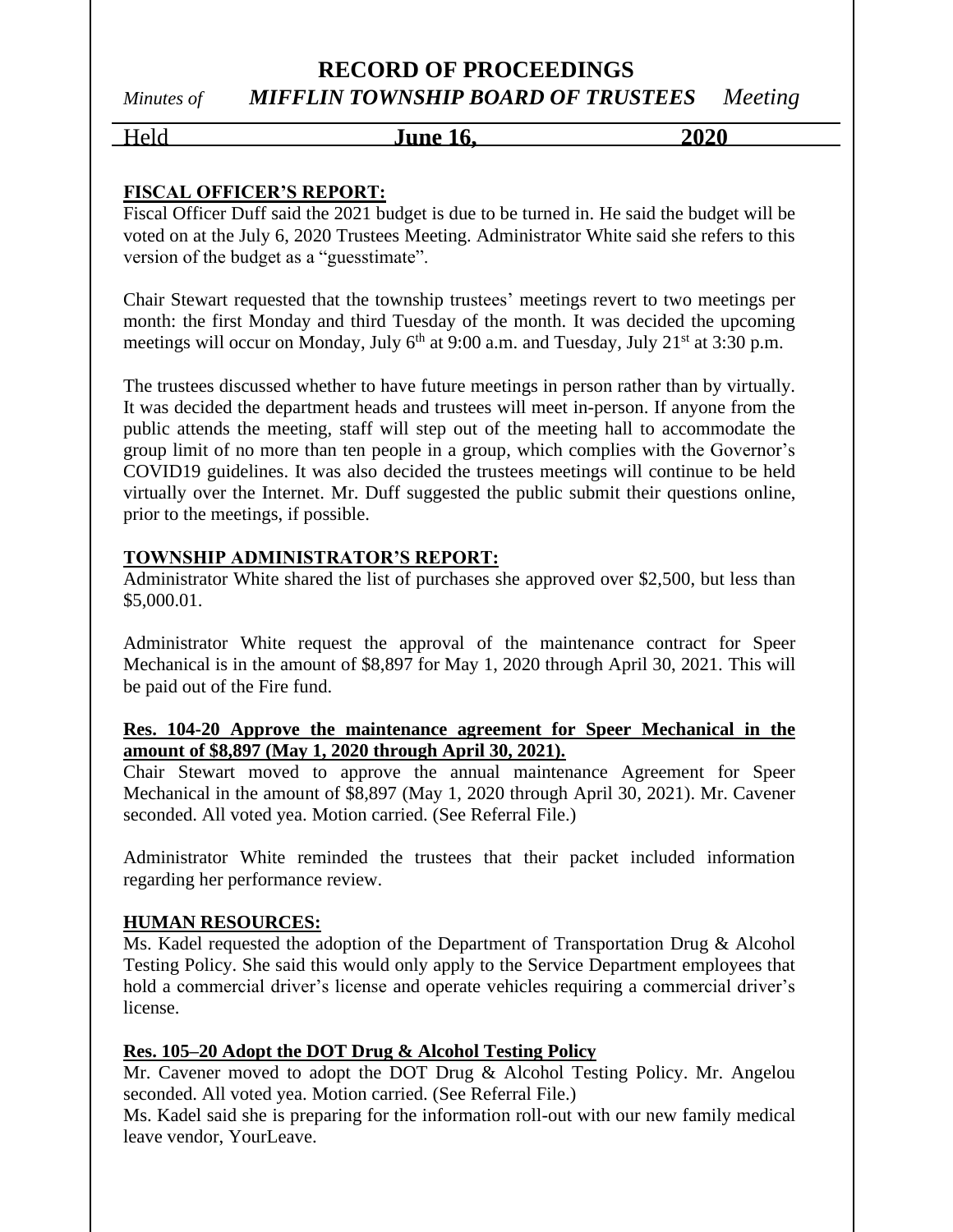### **RECORD OF PROCEEDINGS** *Minutes of MIFFLIN TOWNSHIP BOARD OF TRUSTEES Meeting*

Held **June 16, 2020**

### **PUBLIC INFORMATION OFFICER:**

Ms. Rapp provided an update on the new website. She said she has been working with the web designer on many tasks: getting access to the current website, providing analytics, forms development, rearranging and deleting old content and providing added content for the new website framework. She said she plans to provide a look at the new website in rough draft format at the July  $21<sup>st</sup>$  meeting.

Ms. Rapp reviewed several options for the new logo: a sunrise with rolling hills; an "M" for Mifflin Township;

Mr. Angelou said Ms. Rapp should check to see what logos are being used at the other Mifflin Townships in Ohio and Pennsylvania. Ms. Rapp agreed to do so.

Ms. Rapp requested feedback on the logos options. She said the logo could be applied to the website also. Chair Stewart said she would like to see something more specific to the township as she has expressed at a previous meeting. Chair Stewart would like to see an oval around an "M" with 1811 date, including the words: peace, safety and welfare. Administrator White agreed to research if those are the words in the ORC. Mr. Cavener preferred the "M" but requested another style and color.

Mr. Main, IT Director, cautioned against using the logo on so many places that future logo changes could become expensive.

After discussion, Ms. Rapp agreed to return to the next meeting with modifications to the three logos.

### **SERVICE:**

Mr. Boggs said the seasonal employee, Hunter McKnight, has started working for the Service Department and is doing well. Mr. Boggs said they are all caught up on the footer foundations for the headstones. He said they are also working on the gravel alleys in East Linden to restore to safe conditions.

Mr. Boggs said they will begin installing signs on behalf of the State of Ohio grant in the amount of \$13,000. He said the State sent out different reports to many townships about the traffic and accidents in the area. He said quite a few accidents have occurred at some of the intersections in the unincorporated area due to outdated signage. He said 269 outdated stop signs, caution signs and miles per hour signs will be replaced with post reflection, high intensity signage. Mr. Boggs said the grant requires no matching funds.

Mr. Boggs said Drake Road work is expected to begin in the fall. He said patching and repairs are on-going until then.

Chair Stewart requested Mr. Boggs become educated with the plans for Drake Road by discussing with Mr. Tharp and Ms. White. Mr. Boggs agreed to do so. Chair Stewart said the trustees made a commitment to its residents to replace Drake Road this year.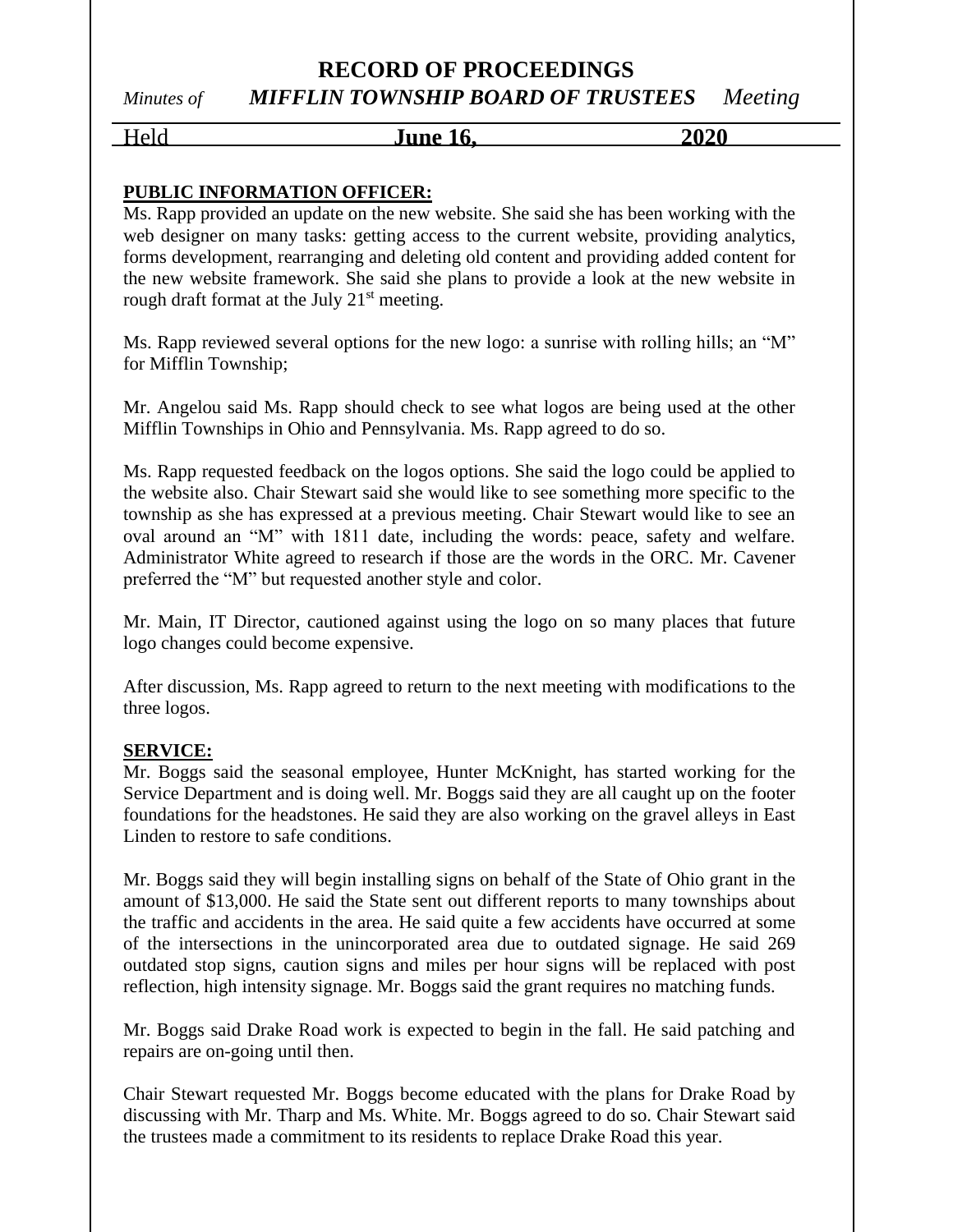# **RECORD OF PROCEEDINGS**

*Minutes of MIFFLIN TOWNSHIP BOARD OF TRUSTEES Meeting*

# Held **June 16, 2020**

### **POLICE:**

Chief Price said he was having connectivity problems on during this meeting and could not hear Ms. Rapp. Chair Stewart requested Mr. Main, IT Director, create a memo of instructions on "How to Connect" to the virtual call. Mr. Main agreed to do so. Mr. Main also agreed to meet with Chief Price to determine the connectivity issue.

Administrator White said she spoke on the phone with Ms. Mary Pinor. Mr. Angelou suggested a daily drive by to show her we are patrolling the area. Chief Price said in the past she has been very angry as she thinks we are not patrolling. He said he and Lt. Phillips have had several conversations with Ms. Pinor.

### **FIRE:**

Chief Kauser requested the approval of the annual software renewal of the Image-Trend EMS reporting in the amount of \$17,901.73.

### **Res. 106-20 Approve the Image-Trend annual software renewal in the amount of \$17,901.72.**

Mr. Cavener moved to approve the Image-Trend annual software renewal in the amount of \$17,901.72. Mr. Angelou seconded. All voted yea. Motion carried. (See Referral File.)

Chief Kauser requested the approval of the software renewal for CE Solutions in the amount of \$13,680.00.

### **Res. 107–20 Approve the software renewal for CE Solutions in the amount of \$13,680.00.**

Mr. Angelou moved to approve the software renewal for CE Solutions in the amount of \$13,680.00. Chair Stewart seconded. All voted yea. Motion carried. (See Referral File.)

Chief Kauser requested the authorization for the Chairman of the Board of Trustees to execute the Agreement between Mifflin Township and Moody Nolan for the bidding and construction of Station 132/Mifflin Police.

### **Res. 108–20 Authorize the Chairman of the Board of Trustees to execute the Agreement between Mifflin Township and Moody Nolan for the bidding and construction of Station 132/Mifflin Police.**

Mr. Angelou moved to authorize the Chairman of the Board of Trustees to execute the Agreement between Mifflin Township and Moody Nolan for the bidding and construction of Station 132/Mifflin Police. Mr. Cavener seconded. All voted yea. Motion carried.

Chief Kauser requested the authorization for the Chairman of the Board of Trustees to execute the Agreement between Mifflin Township and Moody Nolan for the bidding and remodeling of the former Library Operations Center.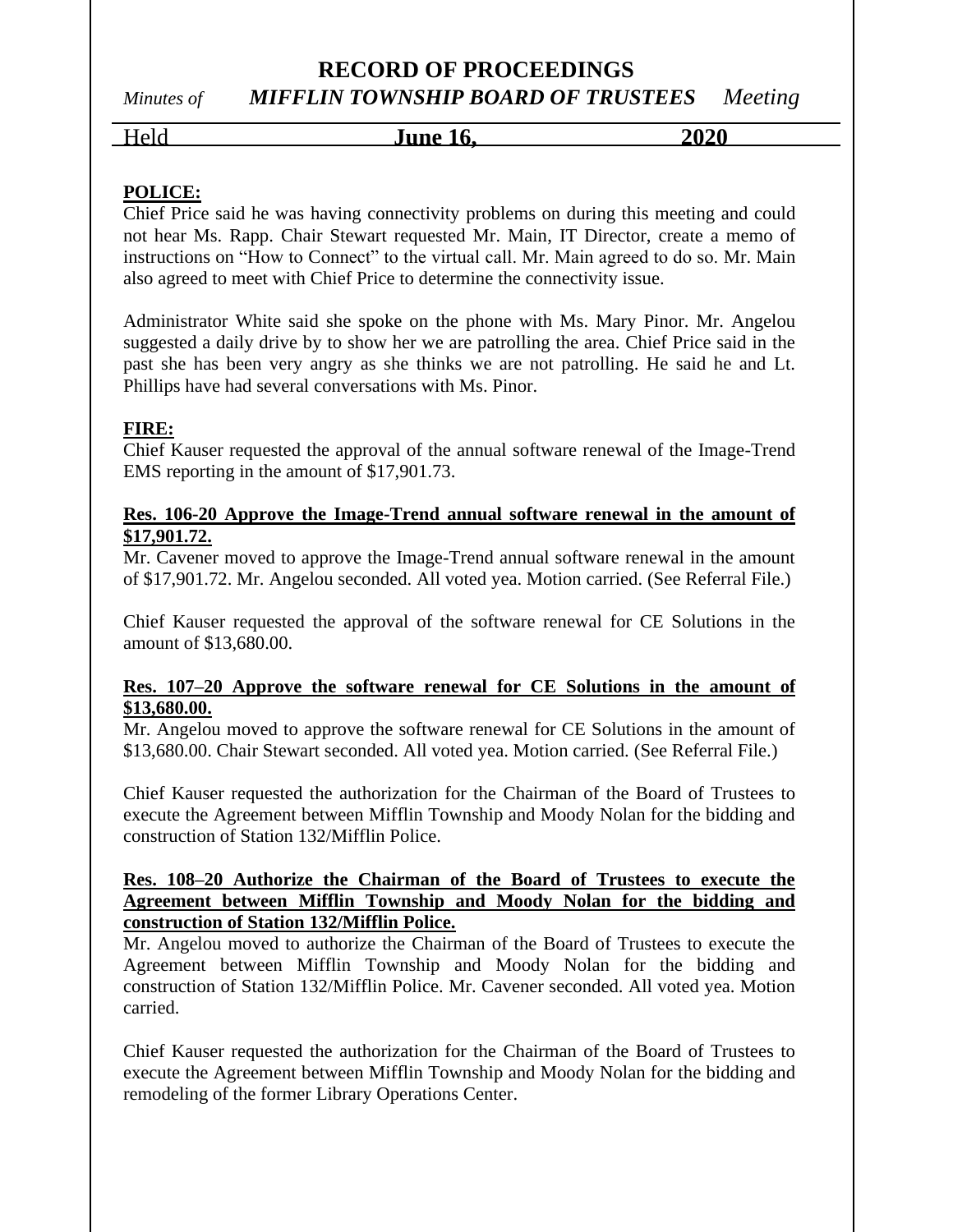### **RECORD OF PROCEEDINGS** *Minutes of MIFFLIN TOWNSHIP BOARD OF TRUSTEES Meeting*

Held **June 16, 2020**

**Res. 109-20 Authorize the Chairman of the Board of Trustees to execute the Agreement between Mifflin Township and Moody Nolan for the bidding and remodeling of the former Library Operations Center.**

Mr. Cavener moved to authorize the Chairman of the Board of Trustees to execute the Agreement between Mifflin Township and Moody Nolan for the bidding and remodeling of the former Library Operations Center. Mr. Angelou seconded. All voted yea. Motion carried.

Chief Kauser requested the approval to declare surplus office and support furniture acquired from the purchase of the Library Operations Center for the purposes of auction and/or disposal.

### **Res. 110-20 Approve the declaration of surplus office and support furniture acquired from the purchase of the Library Operations Center for the purposes of auction and/or disposal.**

Mr. Cavener moved to approve the declaration of surplus office and support furniture acquired from the purchase of the Library Operations Center for the purposes of auction and/or disposal. Mr. Angelou seconded. All voted yea. Motion carried.

### **MIFFLIN DISPATCH:**

No report.

### **IT:**

No report.

Chief Kauser requested an Executive Session per ORC Section 121.22 (G) (2) Purpose: to consider the purchase of property for public purposes, the sale of property at competitive bidding, or the sale or other disposition of unneeded, obsolete, or unfit-foruse property in accordance with section 505.10 of the Revised Code, if premature disclosure of information would give an unfair competitive or bargaining advantage to a person whose personal, private interest is adverse to the general public interest.

At 5:05 p.m., the trustees went into Executive Session. At 5:06 p.m., they returned from Executive Session.

### **Res. 111-20 Approval to proceed with negotiation to purchase real estate.**

Mr. Angelou moved to proceed with negotiations to purchase real estate. Mr. Cavener seconded. All voted yea. Motion carried.